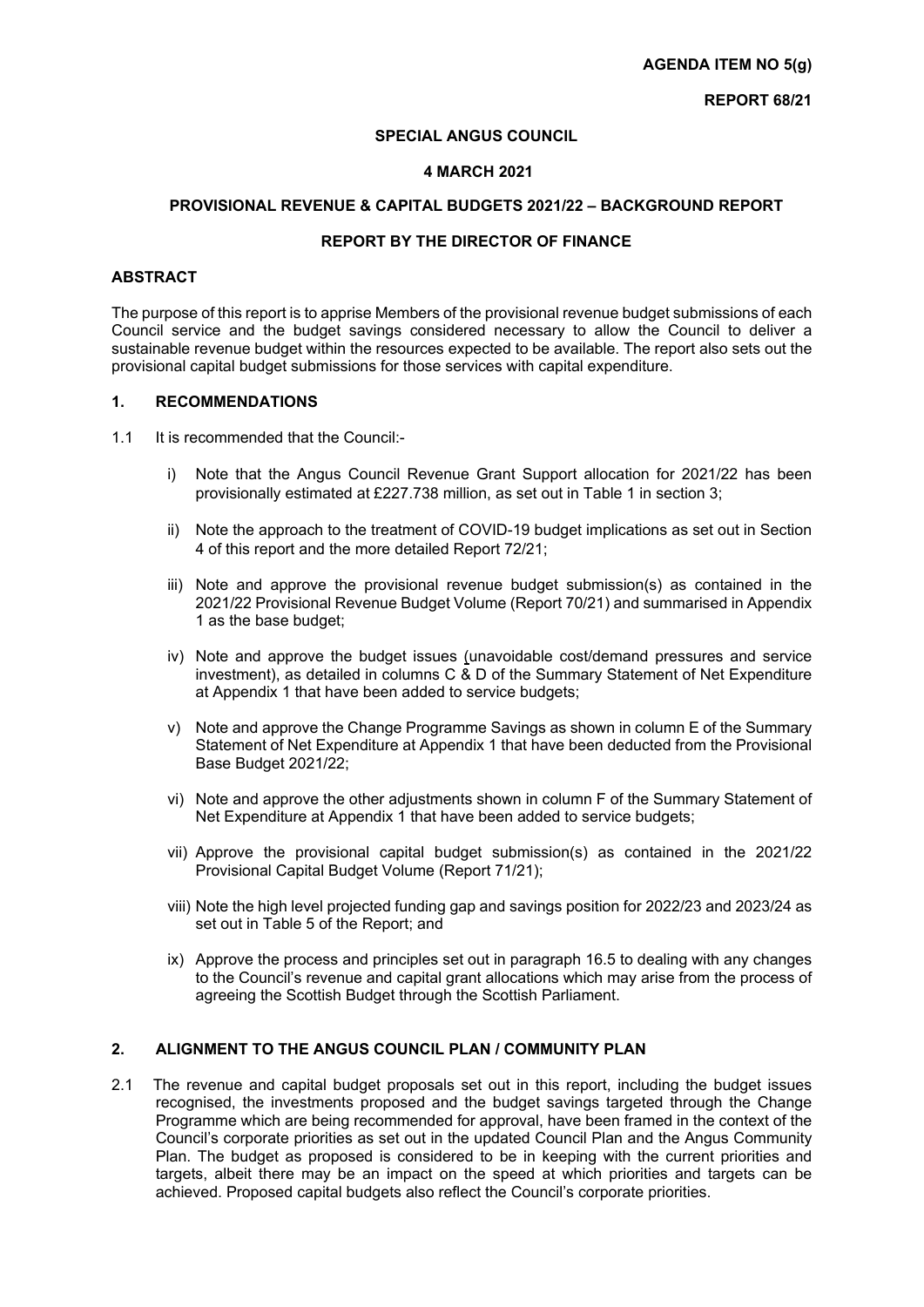## **3. BACKGROUND - GENERAL FUND REVENUE BUDGET 2021/22**

- 3.1 Angus Council's Distributable Revenue Grant Support allocation for 2021/22 has been provisionally set at £227.738 million as detailed in Finance Circular (FC) 1/2021 issued on 1 February 2021. The announcement of the grant at such a late stage of the Council's budget process has added significant time pressures to conclude the budget this year.
- 3.2 Members will be aware that the local government grant settlement forms part of the Scottish Government's overall budget for 2021/22 and has yet to be formally approved by Parliament. Due to the later than normal publication of the proposed Scottish Government Budget, the Parliamentary Stages 1-3 debates are scheduled between 25 February and 9 March 2021. The Scottish Government will be negotiating with other parties to try to secure enough support for its budget and this may result in changes to the resources provided to local government, including Angus Council. At a UK level the Chancellor is also scheduled to deliver his Budget on 3 March 2021 which may have implications for public service funding in Scotland.
- 3.3 The Council's grant allocation is conditional upon the Council agreeing to deliver on some specific commitments (see below) as specified by the Scottish Government in Finance Circular 1/2021.
- 3.4 For 2021/22 the Scottish Government has stated it will work in partnership with local government to implement the budget and the joint priorities in return for the full funding package which includes:-
	- £59 million revenue to support the final tranche of increased funding for the expansion in funded Early Learning and Childcare (ELC) entitlement to 1,140 hours;
	- £90 million to compensate councils who choose to freeze council tax levels;
	- In addition to the £100 million available in 2020-21, a further £72.6 million to be transferred from the health portfolio to Local Authorities in-year for investment in health and social care and mental health services that are delegated to Integration Authorities under the Public Bodies (Joint Working) (Scotland) Act 2014. The additional £72.6 million for local government comprises a contribution to continued delivery of the real Living Wage (£34 million), uprating of free personal and nursing care payments (£10.1 million), implementation of the Carers Act in line with the Financial Memorandum of the Carers Bill (£28.5 million);
	- The ongoing £88 million to maintain the pupil : teacher ratio nationally and secure places for all probationers who require one under the teacher induction scheme;
	- Continue provision in support of Teachers Pay (£156 million) and Pensions (£97 million);
	- £5.3 million for Barclay implementation costs; and
	- £50 million additional capital funding for Flood Risk schemes.

The 2021/22 Angus Council grant allocation compared to the 2020/21 grant allocation per the Local Government circular No. 2/2020 (there were a number of further circulars issued in 2020/21 but these all related to one-off COVID-19 grant funding) is set out in table 1 below :-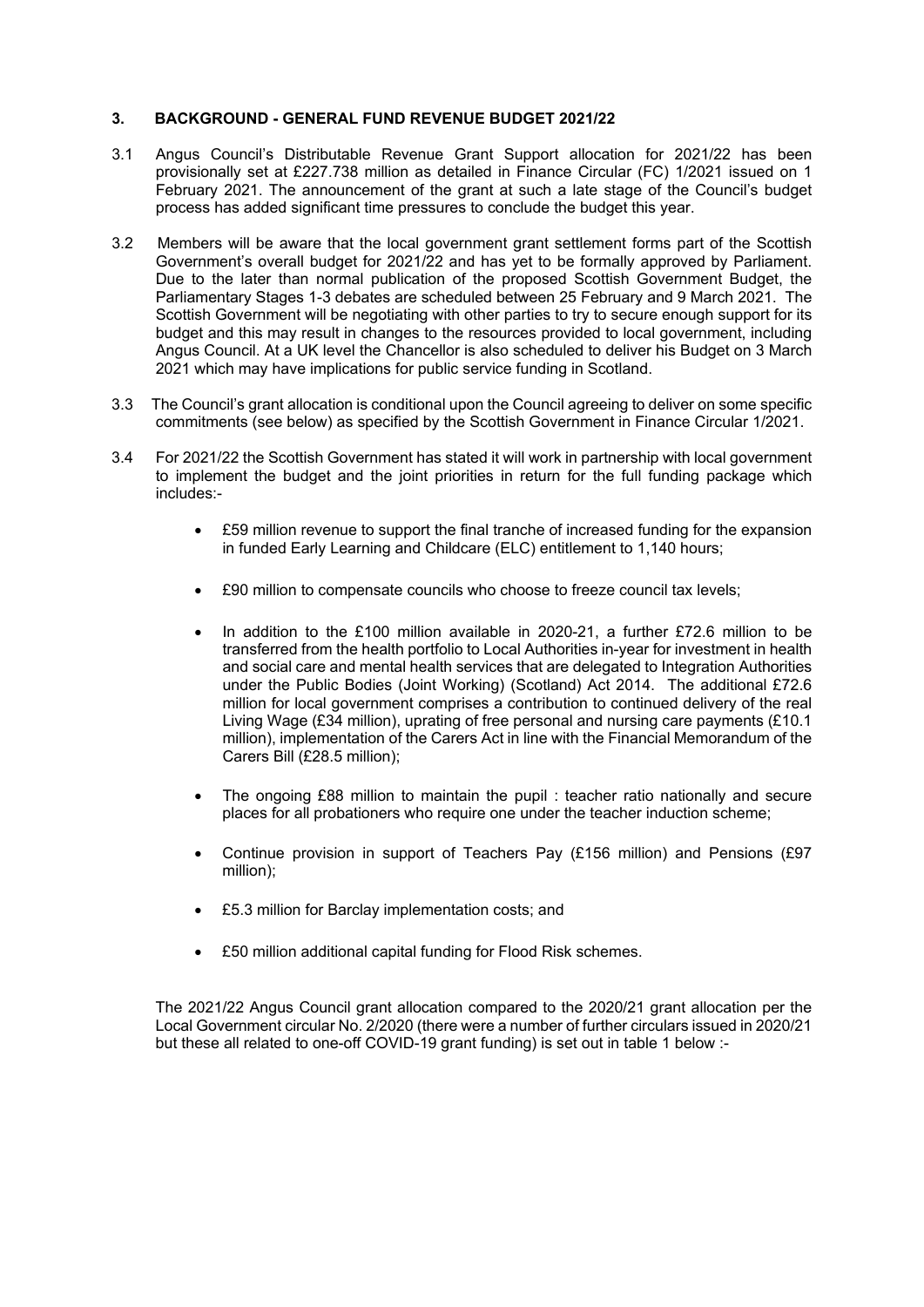| Anguo ocunon novonuo orunt Anocunon                                                             | 2021/22<br>£m | 2020/21<br>£m | Increase/<br>(Reduction)<br>£m | Increase/<br>(Reduction)<br>℅ |
|-------------------------------------------------------------------------------------------------|---------------|---------------|--------------------------------|-------------------------------|
| <b>Distributable Revenue Funding</b><br>(per Finance Circular and<br>subsequent announcements)* | 226.925       | 220.699       | 6.226                          | 2.8                           |
| Funding yet to be distributed*                                                                  |               |               |                                |                               |
| <b>Teachers Induction Scheme</b>                                                                | 0.376         | 0.000         |                                |                               |
| <b>Discretionary Housing Payments</b>                                                           | 0.424         | 0.131         |                                |                               |
| <b>School Child Burials</b>                                                                     | 0.013         | 0.000         |                                |                               |
| <b>Mental Health Officer</b>                                                                    | 0.000         | 0.010         |                                |                               |
| <b>Barclay Review Implementation</b>                                                            | 0.000         | 0.006         |                                |                               |
|                                                                                                 |               |               |                                |                               |
| <b>TOTAL REVENUE FUNDING</b>                                                                    | 227.738       | 220.846       | 6.892                          | 3.1                           |
|                                                                                                 |               |               |                                |                               |
| <b>Remove for Comparison Purposes</b>                                                           |               |               |                                |                               |
| Council Tax Incentive**                                                                         | (1.727)       | 0.000         |                                |                               |
|                                                                                                 |               |               |                                |                               |
| <b>Core Revenue Funding</b>                                                                     | 226.011       | 220.846       | 5.165                          | 2.3                           |

 **Table 1 – Angus Council Revenue Grant Allocation** 

*\* - The detail of the allocations of grant for specific funding were provided in Appendices of the Finance Settlement and detailed working tables which were issued.*

*\*\* - A council tax freeze incentive scheme was included as part of the settlement, Angus Council's share of this is £1.727 million, equivalent of a 3% rise in band D equivalent Council Tax. This has been excluded from Table 1 for comparison of core grant to prior year figures.*

The grant allocation also includes funding which needs to be set aside as it is either known or can be reasonably assumed will relate to specific costs or new initiatives which will incur additional costs in 2021/22. These items need to be deducted in order to compare the revenue grant position on a like for like basis and assess what grant funding is available to meet the updated costs of existing service provision. This is set out in table 2 as follows:-

|                                           | 2021/22<br>£m | 2020/21<br>£m | Increase/<br>(Reduction)<br>£m | Increase/<br>(Reduction)<br>℅ |
|-------------------------------------------|---------------|---------------|--------------------------------|-------------------------------|
| <b>Core Revenue funding (per Table 1)</b> | 226.011       | 220.846       | 5.165                          | 2.3                           |
| Less: additional<br>funding<br>be<br>to   |               |               |                                |                               |
| earmarked<br>budget<br>base<br>in.        |               |               |                                |                               |
| expenditure:                              |               |               |                                |                               |
| <b>AHSCP:</b>                             |               |               |                                |                               |
| Free Personal & Nursing Care              | (0.323)       |               |                                |                               |
| Carer's Act                               | (0.676)       |               |                                |                               |
| AHSCP - Living Wage                       | (0.806)       |               |                                |                               |
| <b>Discretionary Housing Payments</b>     | (0.424)       |               |                                |                               |
| <b>School Child Burials</b>               | (0.013)       |               |                                |                               |
| <b>Revised Revenue Funding Total</b>      | 223.769       | 220.846       | 2.923                          | 1.3                           |
| <b>Adjustments to Specific Grant in</b>   |               |               |                                |                               |
| base expenditure:                         |               |               |                                |                               |
| <b>Criminal Justice Grant</b>             | (0.034)       |               |                                |                               |
| Gaelic Grant                              | 0.000         |               |                                |                               |
| <b>Pupil Equity Funding</b>               | (0.014)       |               |                                |                               |
| Early Learning & Childcare Expansion      | (1.074)       |               |                                |                               |
| <b>Revised Revenue Funding Total</b>      | 222.647       | 220.846       | 1.801                          | 0.8                           |
| (excluding Council Tax freeze grant)      |               |               |                                |                               |

#### **Table 2 – Angus Council Allocation Adjusted for Earmarked Funding/Specific Commitments**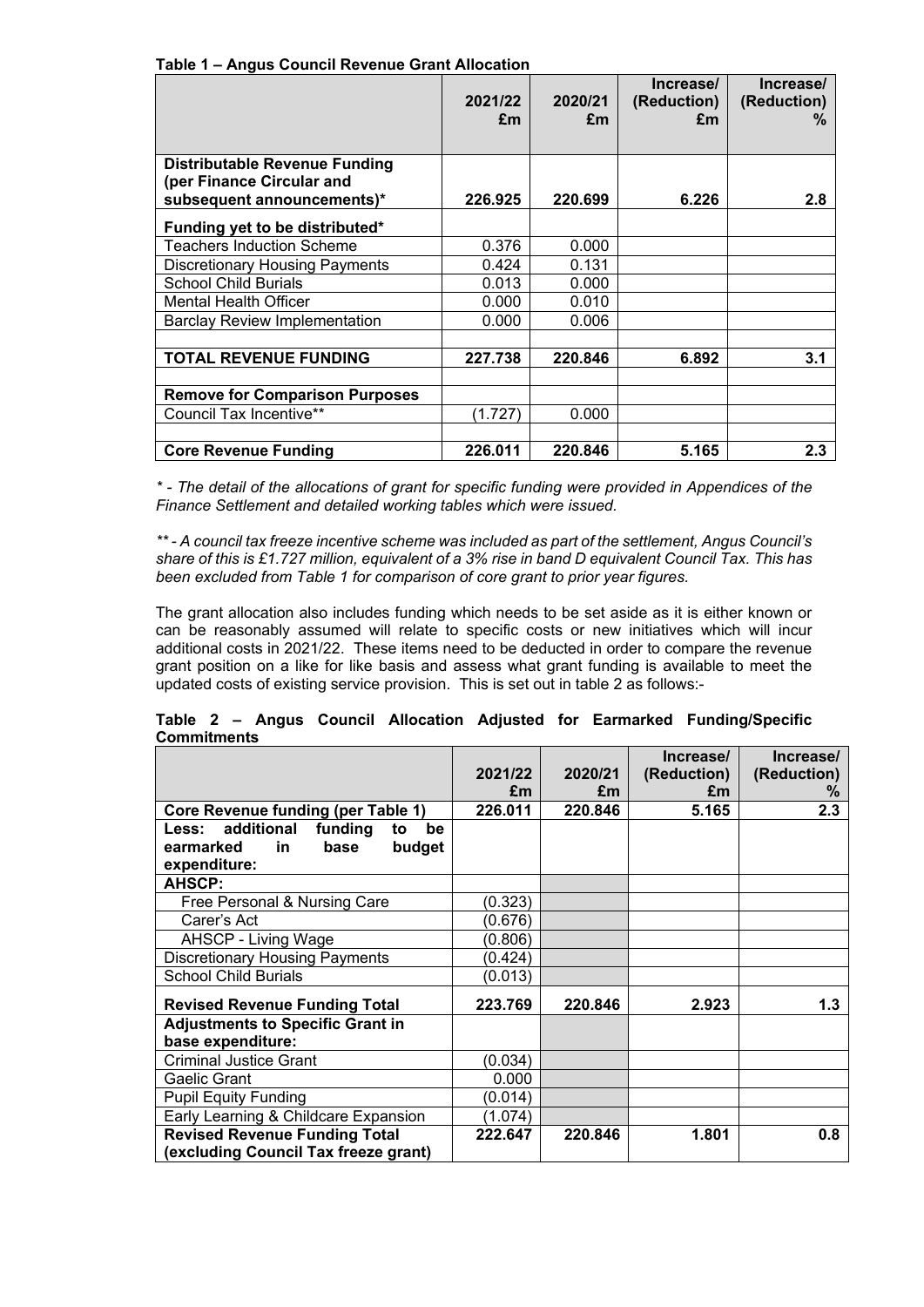- 3.5 Table 2 shows that there is a net increase in the core revenue grant on a like for like basis of £1.801 million (0.8%). This increase is the grant available to the Council to meet cost increases and other budgetary pressures. The Council's previously calculated funding gap, as reported in the Medium Term Budget Strategy (MTBS) - report 288/19 refers - was a £3.193m (1.5%) reduction in government grant. The actual grant position for 2021/22 therefore represents a favourable movement of circa £5m. The council tax freeze incentive grant of £1.727m, if accepted, can also be used to help meet cost increases and budget pressures.
- 3.6 The proposals in this and the related budget reports for this meeting are intended to allow the Scottish Government's required commitments to be achieved albeit the Council Tax for 2021/22 won't be finalised until report 75/21 is considered by the Council and the Local Government Finance (Scotland) Order 2021 is approved by the Scottish Parliament. Subject to these caveats it is considered that the Council can set its budget on the basis of the various elements of the funding deal being achieved.
- 3.7 Members are also referred to the separate report on COVID-19 budget implications and potential use of Scottish Government Fiscal Flexibilities (Report 72/21) which explains the position regarding separate funding for COVID-19 response and the approach to dealing with this as part of the 2021/22 budget setting process.

# **4. FORMULATION OF BASE BUDGETS & APPROACH TO COVID-19 BUDGET IMPACT**

- 4.1 Service's base budgets have been prepared on an incremental basis using the 2020/21 budget (less any COVID-19 adjustments) as a starting point, allowing for those items of budget growth deemed allowable (unavoidable) in accordance with the Director of Finance's guidance and taking cognisance of significant factors adversely or favourably impacting on budgetary requirements for 2021/22. Base budgets have been reviewed for accuracy and adequacy through a technical validation process. The bulk of allowable budget growth in 2021/22 is made up of the annual cost of the incremental progression along pay scales, an estimated pay award increase for teachers and local government employees, and unavoidable commitments on PPP projects.
- 4.2 As outlined in Report 72/21 there is a considerable amount of uncertainty regarding the impact of COVID-19 on the Council's costs and more detail awaited on the funding which will be available to assist with such costs. The rapidly evolving nature of the pandemic and the national response and changing guidance associated with the response makes it impractical to set accurate COVID-19 budget plans covering more than a few months ahead. For this reason it is recommended that the Council set its budget for 2021/22 excluding the detail of potential costs and funding associated with COVID-19 and that these COVID-19 impacts form part of budget revisions during 2021/22 when there is sufficient information and clarity to adjust budgets with confidence.
- 4.3 This approach means that the 2021/22 budget members approve on 4 March 2021 will assume that all potential costs arising from COVID-19 can be funded from additional government grant, the COVID-19 Contingency Reserve and if required through the use of fiscal flexibilities with the detail of which budgets require initial adjustment to be provided in a follow up report to the May 2021 cycle of meetings. This approach to COVID-19 costs and funding, i.e. to be subject of a follow up report, will also allow any implications from the UK Budget and Scottish Budget finalisation to be included at that time. As Director of Finance I am confident for the reasons set out in Report 72/21 and based on all of the information currently available that the Council will have adequate funding and options available to cover any COVID-19 related costs during 2021/22 and that the 2021/22 budget can be set on the assumption that COVID-19 will have a neutral impact on the overall budget.
- 4.4 **Appendix 1** sets out a summary of the Council's net expenditure position for 2021/22 based on the provisional base budgets and budget issues recommendations for each service.

## **5. REVENUE BUDGET SPENDING CONSTRAINTS**

5.1 Budget spending levels are determined by the amount of revenue resources that are available to the Council. These resources comprise revenue grant support from the Scottish Government and income raised locally through Council Tax and other fees and charges. In addition, the Council may supplement these resources on an ad-hoc basis by taking money from the Council's Reserves (if available). It is a statutory requirement for the Council to set a balanced budget meaning its budgeted expenditure must be matched by budgeted income. The amount of income (funding) the Council has available therefore determines how much can be spent.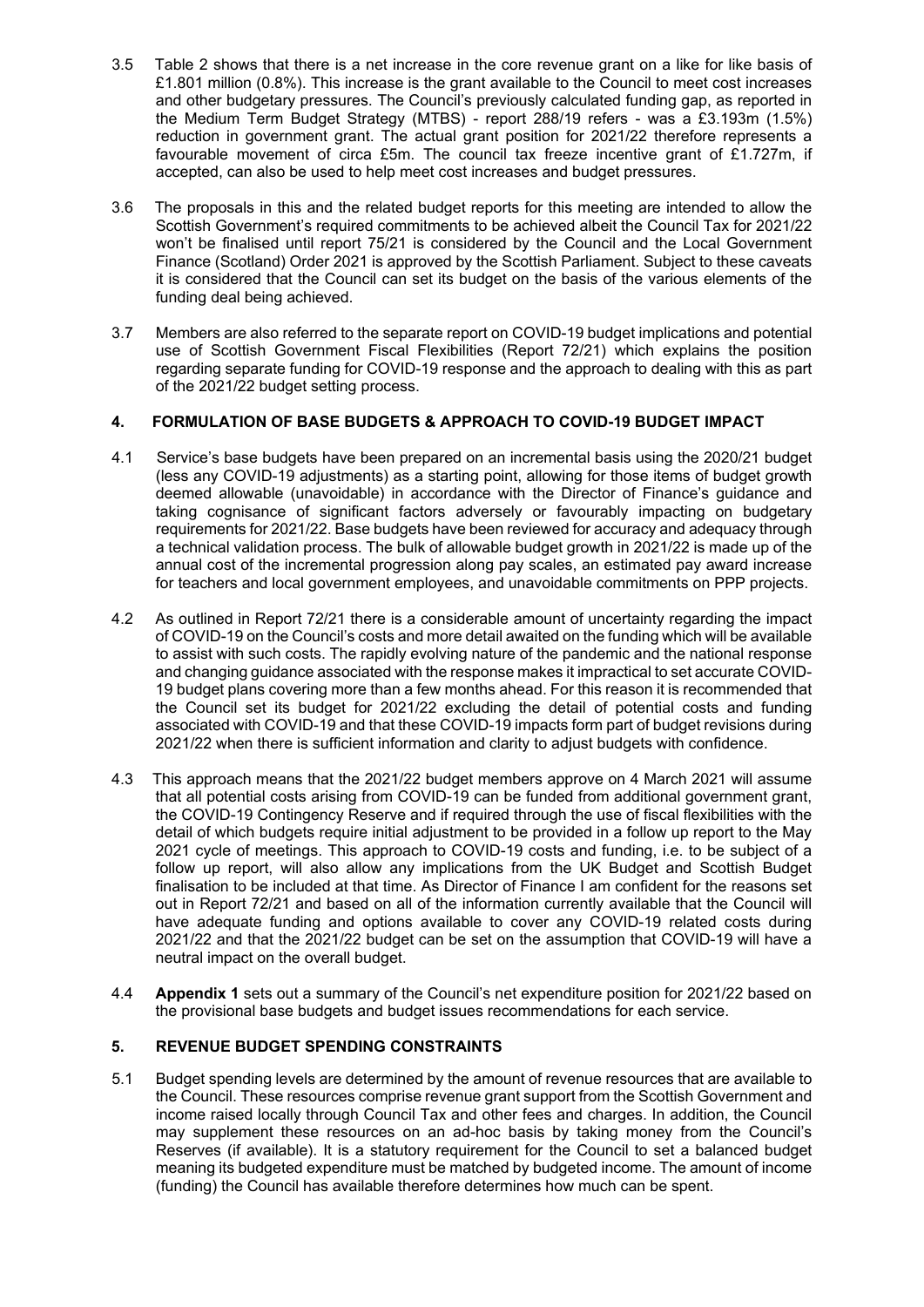## **6. BUDGET RESOURCES EXPECTED TO BE AVAILABLE**

- 6.1 It is not possible to confirm the total budget resources expected to be available to the Council for 2021/22 until key decisions on the setting of the Council Tax have been made (e.g. provision for non-collection & contributions to/from the Council's Reserves, etc). These issues are covered in more detail in the separate Council Tax Setting Report (Report 75/21).
- 6.2 As part of the finance settlement for 2021/22, the Scottish Government has provided funding to Councils who wish to implement a Council Tax freeze for 2021/22 which for Angus Council is the equivalent of a 3% increase and equates to £1.727 million. In the absence of the full information for Council Tax decisions, assumptions have been made as to the likely level of resources so as to inform decisions regarding budget savings. On the basis of the Net Expenditure as detailed in the Summary Statement of Net Expenditure at Appendix 1, a shortfall of income over expenditure of £3.982 million will exist in 2021/22, of which £0.981 million is one-off. This assumes approval of the budget issues (columns  $C & D$ ), the change programme savings proposals (column E), other adjustments (column F) and the Council Tax freeze incentive will be implemented (which will be decided at the Special Council meeting). In this regard, the grant funding received as an incentive to freeze Council Tax for 2021/22 of £1.727 million and the expected increase in the Council Tax base due to new houses coming on to the Council Tax register of £0.431 million has been included in the calculation.
- 6.3 The Change Programme underway across the Council is intended to deliver as much of the savings as possible for the 2021/22 budget and beyond. Accordingly, there are no percentage savings targets for services to achieve and make proposals on as part of the budget submission process. Details of the Change Programme are shown in the Finance and Change Plan (Report 61/21). The Change Programme is expected to deliver total savings of £5.165 million whereof £3.696 million relates to the Angus Health and Social Care Integration Joint Board. Those Change Programme savings for the Angus IJB have been deducted from the budget allocation shown in Appendix 1. The remaining Change Programme savings of £1.465 million are shown as a separate line in Appendix 1**.** The savings will be allocated to individual Service budgets for production of the Council's Final Revenue Budget Volume in April.
- 6.4 The audited General Fund uncommitted reserve at 31 March 2020 was £1.330 million. This uncommitted reserve position was after allowing for a £4.880 million earmarked contingency fund to address any significant one-off issues which may arise during the course of the current and forthcoming financial years.
- 6.5 Angus Council revised the Revenue Budget for 2020/21 in September 2020 (Report 211/20 refers) to take account of the impact COVID-19 was expected to have on the Council's previously set budget. The general fund uncommitted reserve was also reviewed and the revised balance of this reserve was used to fund part of the funding gap identified in Report 211/20. A number of adjustments to the 2020/21 revenue budget and the Council's reserves position were agreed in Report 17/21 to the Policy & Resources Committee of 2 February 2021. The latest projected uncommitted General Fund Reserve is set out in Table 3 below:-

|                                                                                                          | fm    |
|----------------------------------------------------------------------------------------------------------|-------|
| Uncommitted Reserve at September 2020 after budget<br>recast (report 211/20)                             | 0.000 |
| COVID-19 revised budget uplifts returned from<br>Services (report 17/21 refers)                          | 1.134 |
| Projected underspend/savings on 2020/21 budget (after<br>ring-fenced amounts - report 17/21 refers)      | 2.977 |
| Additional COVID-19 budget recast uplifts to be<br>returned from Services, identified since report 17/21 | 0.280 |
| <b>Estimated Uncommitted General Fund Reserve at</b><br><b>March 2021</b>                                |       |

## **Table 3 – Uncommitted General Fund Reserve**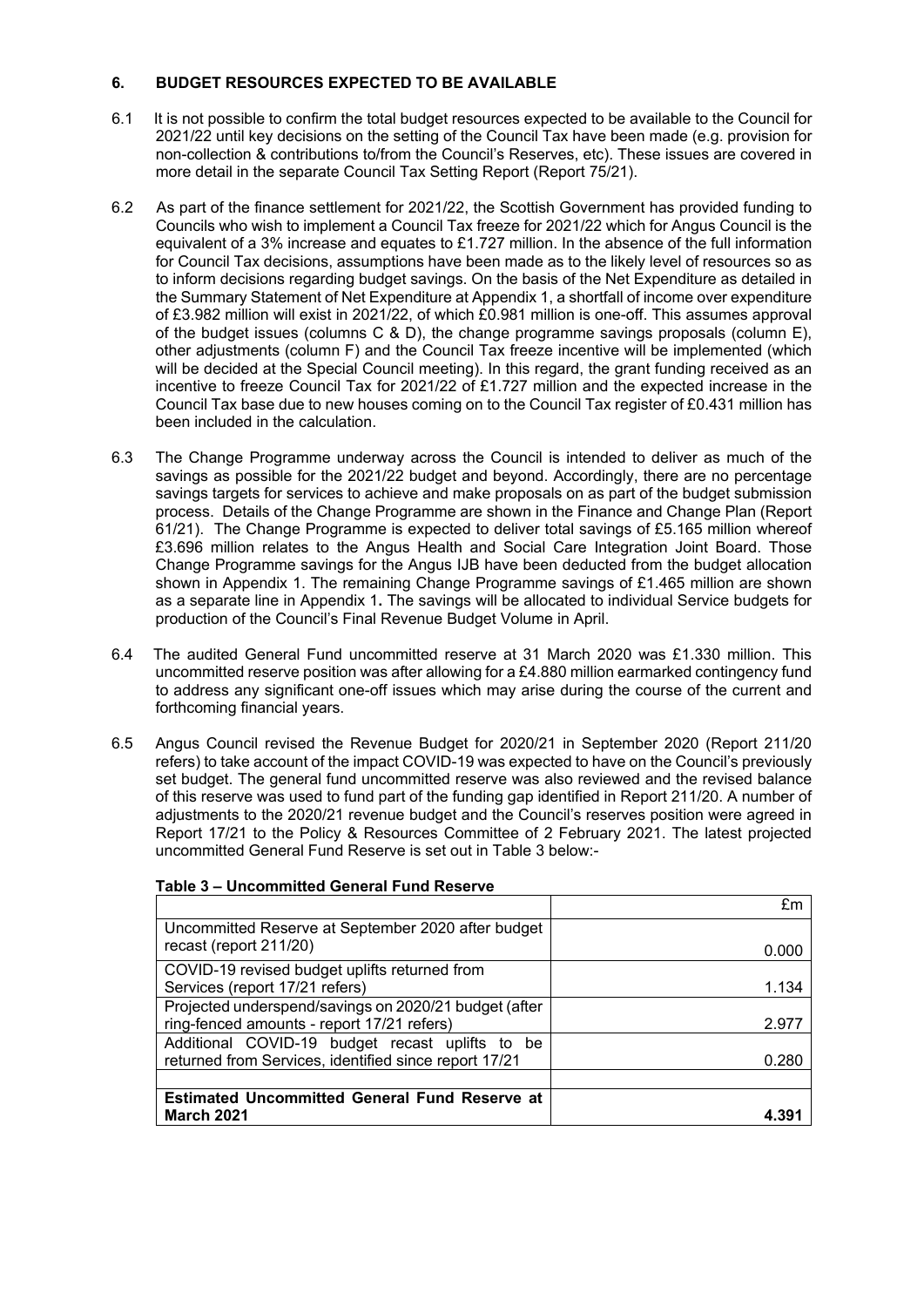# **7 OTHER ISSUES PERTINENT TO THE 2021/22 REVENUE BUDGET**

- 7.1 The following issues are also relevant to the consideration of the 2021/22 Provisional Revenue Budget set out in this report.
- 7.2 Angus Health and Social Care Partnership (IJB)

The Statement of Net Expenditure at Appendix 1 shows that the Council's proposed budget allocation to the IJB is £51.530 million. The 2021/22 finance settlement included £72.6 million for Health and Social Care budgets and the estimated Angus share, £1.805 million, has been included in the £51.530 million in Appendix 1. The £51.530 million allocation is after assuming Angus Council's share of the total issues and pressures affecting the Angus Health and Social Care Partnership budget in 2021/22 of £3.696 million will be met from a combination of the additional Government resources provided and other savings to be identified by the IJB. Members are asked to note that the Angus IJB is due to meet on 24 February 2021 to consider its budget. The proposed budget allocation from Angus Council will be noted as provisional and subject to confirmation at the Council's budget setting meeting. The IJB can't finalise its budget until the Council's proposed budget has been confirmed and ultimately both the Council and IJB need to reach agreement on the proposed budget.

7.3 Budget Issues (Unavoidable Cost/Demand Pressures), Additional Investment

Through the budget process a number of areas were identified where an unavoidable increase in budget is required in 2021/22 or where investment in service provision was considered to be necessary. These were discussed and reviewed in detail by the Policy & Budget Strategy Group (PBSG).

Excluding the IJB budget pressures a total of £2.634 million is recommended for approval, comprising £0.981 million one-off issues and £1.653 million issues on an ongoing basis. All of these budget issues have been added into service revenue budgets. A description of these budget issues for each service can be found in the Provisional Revenue Budget Volume (Report 70/21) under the Budget Issues recommended for approval section.

The recommended additions to the service provisional revenue budgets in respect of these budget issues are set out in column C & D of the Statement of Net Expenditure at Appendix 1.

In addition, the budget proposes to make provision for some additional cost pressures or specific issues as detailed in Appendix 1. The most significant items are listed below:-

- Pay Award £3.274 million to cover the costs of an assumed pay increase for all staff including teachers and the impact of pay inflation on services provided by Tayside Contracts. Negotiations are underway between relevant parties around public sector pay awards and the outcome is highly uncertain. For the purposes of setting the 2021/22 budget the estimate used when preparing the previous MTBS, report 288/19, which was a 2% increase has been used. This estimate is well below what Trade Unions are seeking and therefore carries risk. The affordability of pay increases must be seen in the context of the limited increases in funding the Council has available and the many other unavoidable pressures on the budget. In the event that pay deals are settled at a level higher than has been budgeted for it will be necessary to identify adjustments elsewhere in the budget to pay for these.
- Other Services includes a provision of £0.500 million for additional burdens. This provision will be used if required to meet any budget issues arising during 2021/22 which cannot be managed via service budgets.
- A reduction on the Council's utilities costs budgets of £0.350 million has been included as part of the 2021/22 budget process. This has been calculated based on previous years actuals and although this carries a risk, there has also been a reduction in energy prices globally and internal consumption due to the impacts of COVID-19, so this is considered to be a low risk.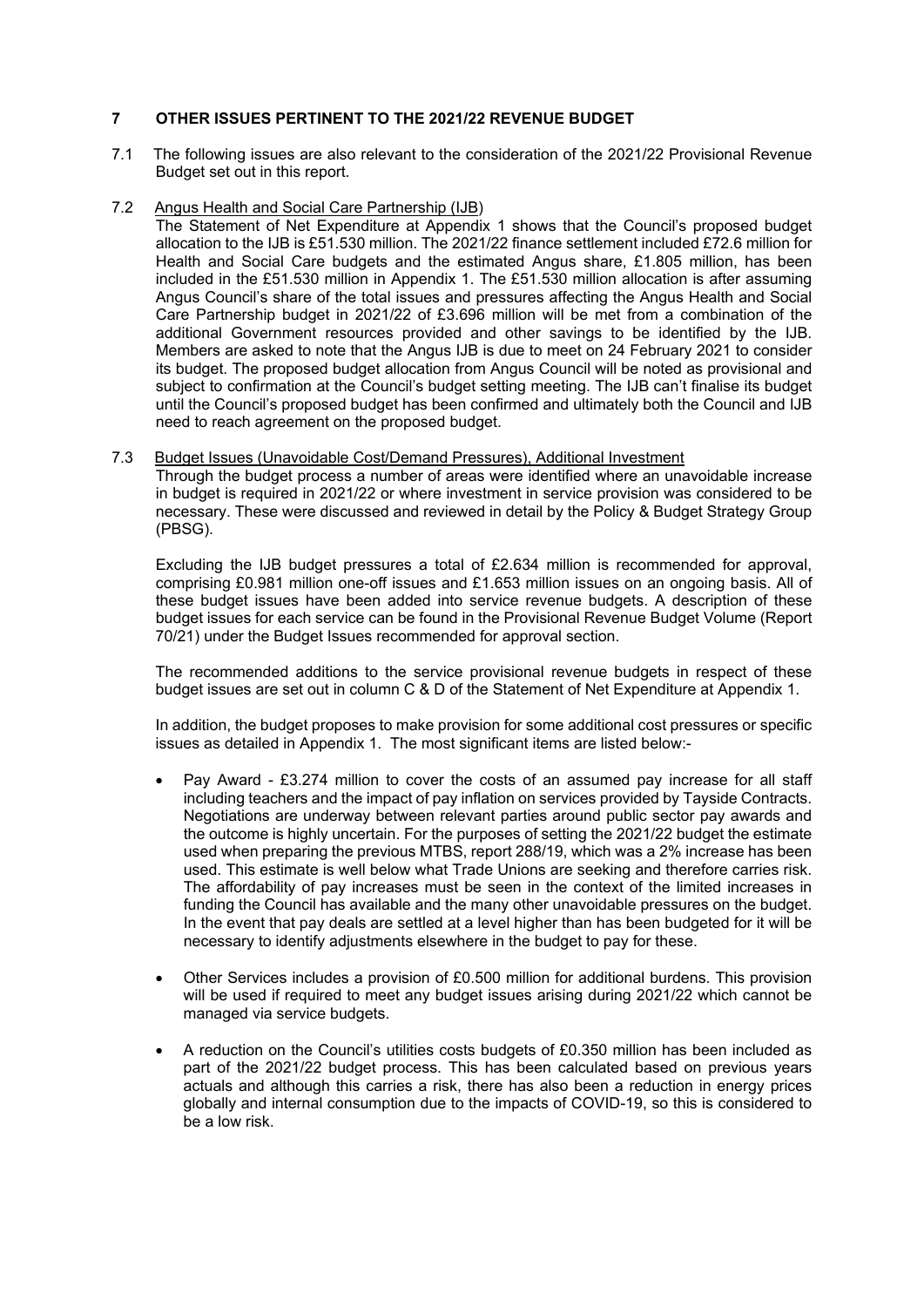## 7.4 Review of Charges

The PBSG agreed to adopt a new policy for the review of charges as recommended by officers to introduce a Council wide RPI increase on charges from 2019/20 onwards. This proposed policy would be applied as a default or starting position unless there are exceptional circumstances. For 2021/22 the RPI at July 2020, of 3.0%, has been used across all Council services, except for the green waste bin charge which has been frozen at £30 for financial year 2021/22, which was agreed as part of the 2020/21 budget setting process.

As part of the budget process a number of services have identified proposals for reviewing the charges levied for the provision of certain Council services in accordance with this policy. These are the subject of separate reports to this meeting of the Council. The net financial impact of the proposed review of charges has been reflected in column F of Appendix 1.

No increase in the charges managed by the Education & Lifelong Learning service are proposed in 2021/22, this means that the school meals, school lets and music tuition fees are recommended to remain the same as 2020/21. It is known from the recent increase in those entitled to Free School Meals (FSM) that a number of families have experienced increased financial hardship as a result of restrictions imposed by COVID-19. In addition a number of families are seeking additional financial support. Not all those experiencing hardship are eligible for FSM support and it is not considered appropriate to increase the cost of school meals at this time. No increase in music tuition is recommended to ensure that our music tuition offer remains affordable to all families. We are aware that in addition to members of community groups perhaps having experienced financial hardship, there will be little opportunity to fund-raise – something that can help with 'lets' throughout the year. The recommendation not to increase the cost of school meals, music tuition and 'lets' is based on these factors.

# 7.5 Other Adjustments

There are a number of other adjustments made on the Net Expenditure Summary, Appendix 1, column F which are not explained in specific paragraphs to this report and these are as follows:

- Corporate Items Earmarked Grants to be allocated £0.422 million of grant funding to be distributed by Government and will be added to Service budgets once distribution amounts are confirmed .
- Others Specific Grants Netted off with Services £1.107 million increase in specific grants to be earmarked. These grants can only be spent on services they are provided for

## 7.6 Capital Financing Costs (Loan Charges)

The separate Long Term Affordability report (Report 76/21) outlines that the provision for capital financing costs within the 2021/22 revenue budget is considered sufficient to meet the commitments as contained in the Provisional Capital Budgets Volume (Report 71/21). However, it should be noted that any material amendment to the capital budget for 2021/22 would almost certainly necessitate amendment to the Prudential Indicators, and could require amendment of the capital financing costs budget provision. Any amendment to the capital financing costs budget would also have consequences in respect of the overall revenue budget for 2021/22.

## 7.7 Surplus Local Tax Income & MOD Council Tax Income

A budgeted allowance of £0.200 million has been included in the budget summary at Appendix 1 in respect of Surplus Local Tax Income and Council Tax income on Ministry of Defence (MOD) properties. The delivery of the surplus local tax income will be dependent upon continued good performance on Council Tax collection by Finance officers and is not necessarily guaranteed for future years. Any impact from COVID-19 will not be fully evident in Council Tax collection rates for a few years and this figure may need to be reassessed in future years.

## 7.8 Council Tax – Policy on long term empty properties and second homes

Committee report 57/19 to the Special Budget Meeting of Angus Council on the 21 February 2019 approved the recommended change to the Current Long Term Property Policy. This recommended that from 1 April 2019 the funds raised on long term empty properties and second homes be split 75% General Fund and 25% Affordable Housing Rent Account (AHRA) in place of the then current position where 100% of the funds raised go to the AHRA. Based on expected yields this would mean £0.250 million going to the General Fund and £0.085 million going to the AHRA in 2021/22. The £0.250 million has been included in the net expenditure summary at Appendix 1.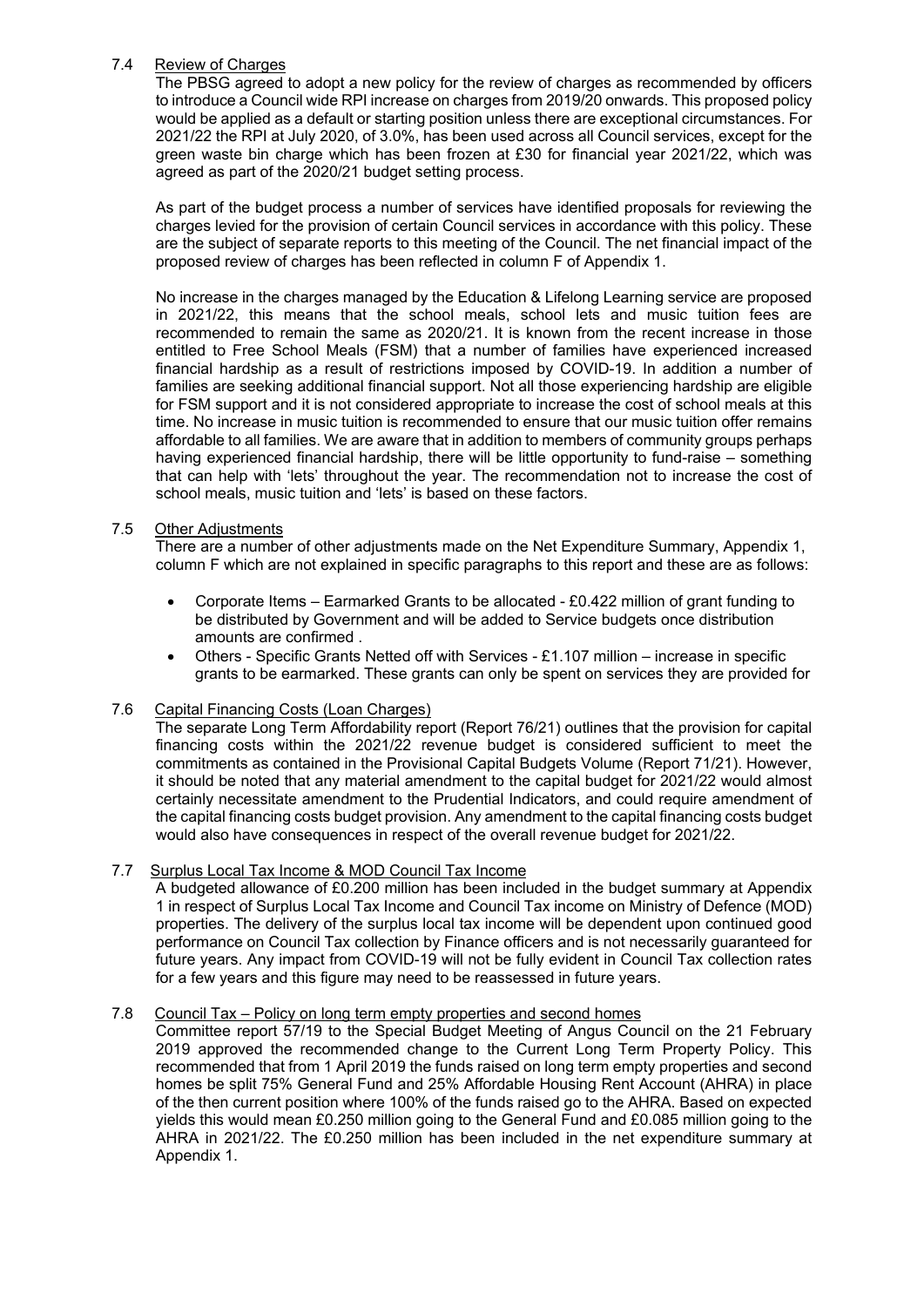## 7.9 Joint Board / Committee Budgets

The 2021/22 revenue budget for the Tayside Valuation Joint Board was agreed at the Board meeting on 25 January 2021. Angus Council's budgeted share of the Joint Board's net expenditure is £0.810 million, excluding Electoral Registration Services which are budgeted for separately within Other Services.

The 2021/22 revenue budget for the Tayside Contracts Joint Committee has yet to be determined. However the Angus share of the total estimated surplus for 2021/22 is assumed to be £0.460 million. This may require revision once the Tayside Contracts budget has been set.

The appropriate allocations to Angus Council in respect of the Joint Board and Joint Committee have been allowed for in the net expenditure summary in Appendix 1.

#### 7.10 Summary Budget Position

Table 4 below summarises the total budget gap and the measures proposed to address it. How the gap will be closed in full will be determined at the Special Council meeting on 4 March 2021.

## **Table 4 – Balancing the 2021/22 Revenue Budget**

|                                                           | Ongoing | One-Off    | Total      |
|-----------------------------------------------------------|---------|------------|------------|
|                                                           | £m      | £m         | £m         |
| <b>Gross Funding Gap (including Recommended Budget)</b>   |         |            |            |
| (Issues                                                   | 10.320  | 0.981      | 11.301     |
| Less Change Programme Savings - AHSCP                     | (3.696) | 0.000      | (3.696)    |
| Less Remaining Change Programme Savings                   | (1.465) | 0.000      | (1.465)    |
| Less Expected increase in Council Tax Base (Report 75/21) |         |            |            |
|                                                           | (0.431) | (0.000)    | (0.431)    |
| <b>Adjusted Gap Before Council Tax and Contributions</b>  |         |            |            |
| to/from Council Reserves                                  | 4.728   | 0.981      | 5.709      |
| Council Tax Freeze Incentive Grant                        | (1.727) | 0.000      | (1.727)    |
| Contributions to/from Council Reserves *                  | (3.001) | (0.981)    | (3.982)    |
| Net Position (must be nil to achieve balanced budget)     | Nil     | <b>Nil</b> | <b>Nil</b> |

\* - the figure shown is what would be required as a contribution from the Council's Reserves to achieve a balanced budget position. Final decisions on contributions to/from Council Reserves will not be made until the Council meeting on 4 March 2021 and may therefore differ from the position shown in Table 4.

## 7.11 Common Good Budgets 2021/22

There is no requirement for the Council to set a budget for the Common Good Funds as part of the process to set the Council Tax. Officers are preparing a 3 year revenue budget and asset maintenance plan for the Common Good Budgets and intend to bring this forward for consideration at the Policy & Resources Committee in May 2021. Once agreed those Common Good Budgets will be published in the 2021/22 Final Budget Volume.

# **8 KEY ASSUMPTIONS & RISKS**

8.1 The Council has a statutory duty to set a "balanced" budget each year taking into account the estimates of its expenses and incomes for the period. As members will appreciate all budgets are, by definition, only a best estimate and therefore carry a degree of uncertainty and risk. It is important to assess each year's proposed budget from the perspective of the risk inherent and the resilience of that budget to changing circumstances.

### 8.2 Management of Budget Risks in General

The management of budget risk is integral to the Council's approach to budget setting and critically no Director of Service is required to accept a budget which they don't believe is capable of delivery. There are however 4 main elements to the management of budget risks by the Council which are worth highlighting as described below.

#### Assessment of Budget Issues

The Council's budget process ensures that all significant budget issues that require investment can be raised by Services and discussed and assessed by both officers and members prior to the budget being set. A process of risk assessment is applied through the budget process so that if resources don't allow budget issues to be recognised in full there is an understanding of how much risk is involved in taking such a decision.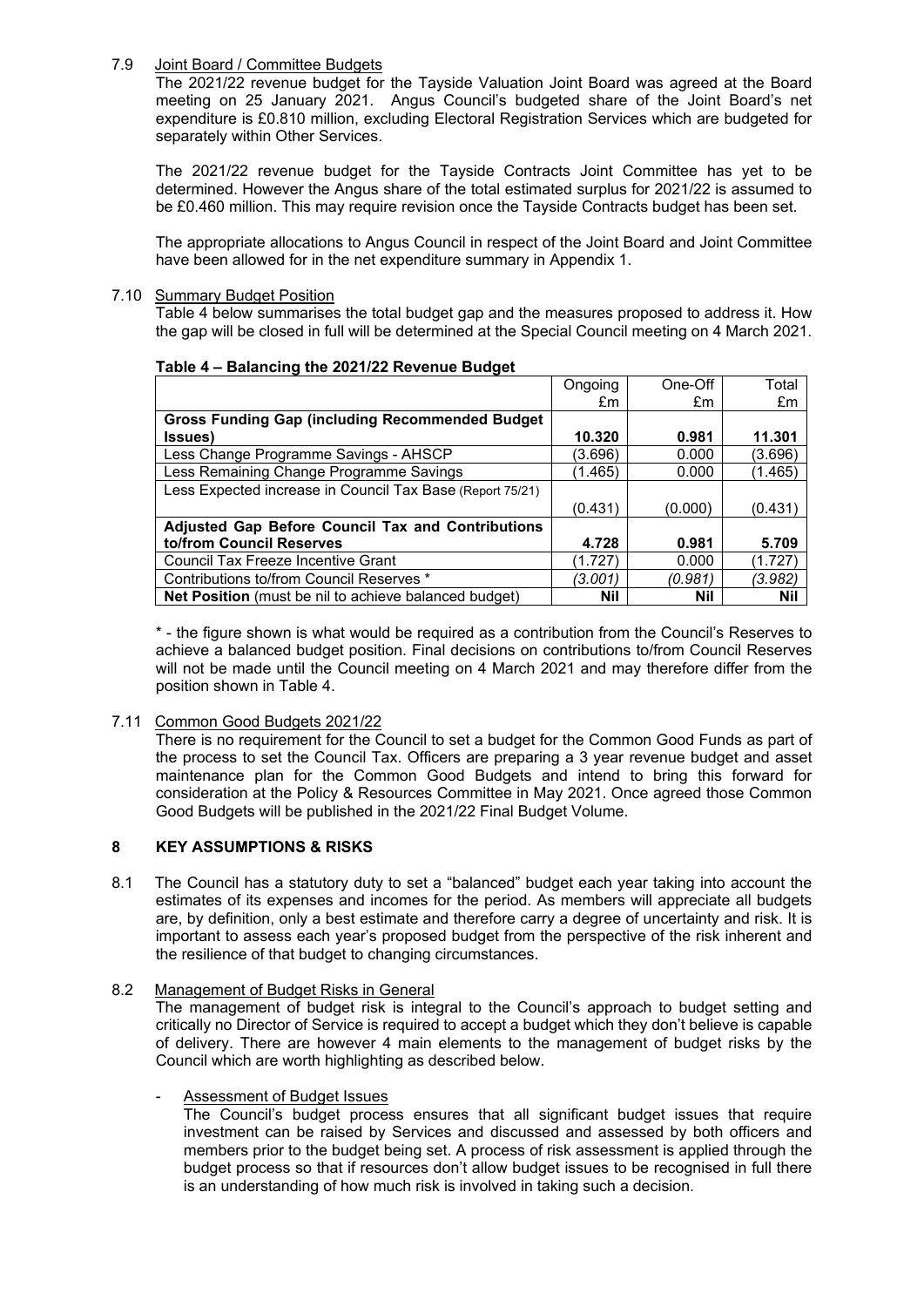### Savings Capable of Delivery

The Change Programme is the primary route through which savings in budgets are being identified and delivered. Change Programme projects are at different stages in their life cycle with some complete and being implemented and others requiring further work to finalise where the savings will come from in the existing budgets.

Based on the latest information provided by project leads and the impact that the COVID-19 pandemic has had on all Services within the Council, the Change Programme has been significantly reduced but the Council Leadership Team is confident of achieving the targeted savings for 2021/22. Nevertheless there continues to be a risk that some downward movement against expected savings could emerge as projects are implemented or if any project implementation is delayed. At the point of setting the 2021/22 revenue budget that risk is considered to be low but should it arise the Council has reasonable contingency funds to manage that risk during 2021/22. Further commentary on the budget provision for Change Programme risks is given in the Council Tax report (Report 75/21)

## Provision for Inflation

Inflation and other pressures on costs caused by demand or changing circumstances are a key consideration of each year's budget process. In broad terms the Council does not normally provide for the effects of general inflation within the budget but rather provides additional resources where these are needed for specific spending pressures (as identified through the budget issue process).

## **Contingencies**

Another critical element of the Council's management of budget risk is the availability of contingencies both within the budget and in reserves. The current contingency in the Council's reserves is £4.880 million and this is considered adequate given other provisions and the availability of uncommitted General Fund Reserves.

Within the revenue budget itself the Council holds a contingency sum of £0.500 million in the provision for additional burdens budget within Other Services.

The Council has also created a COVID-19 contingency reserve as part of the budget revision for 2020/21, report 211/20 refers. This is available for any un-funded budget issues which may arise due to the impact of COVID-19. Further commentary on this is included in Report 75/21.

- 8.3 The above approach seeks to ensure as far as possible that the Council does not set its budget based on unrealistic assumptions or targets but the management of budget risk continues once the financial year has commenced through the various budget monitoring activities which are undertaken. The need to keep the budget under review and adjust when necessary is even more relevant at present due to the impact on costs and funding from COVID-19.
- 8.4 In addition, all budget submissions have been considered from a risk perspective and no unmanageable risk issues have been identified for those proposals submitted for approval.

## 8.5 Potential Risks Caused by Brexit

Regular updates on the Council's preparations for Brexit have been provided to the Policy & Resources Committee over recent years. No budget issues have been identified through the 2021/22 budget process specifically related to Brexit. Further, no additional costs have been evident yet following the conclusion of the transition period on 31 December 2020. For budget setting purposes it is assumed that any costs that are evident will be managed as part of the Council's overall budget risk management strategy and contingency and reserves funds set aside for those purposes.

8.6 In summary as author of this report I am content, based on the information and assurances provided by Change Programme project leads regarding savings delivery and my discussions with the Chief Executive and the Council Leadership Team, that the proposed 2021/22 revenue budget is realistic and achievable. I also believe that reasonable contingency provision has been or will be made in both the budget and through Council Reserves which will deliver a budget which has a degree of resilience to deal with changes in circumstances or additional cost pressures which might arise during 2021/22.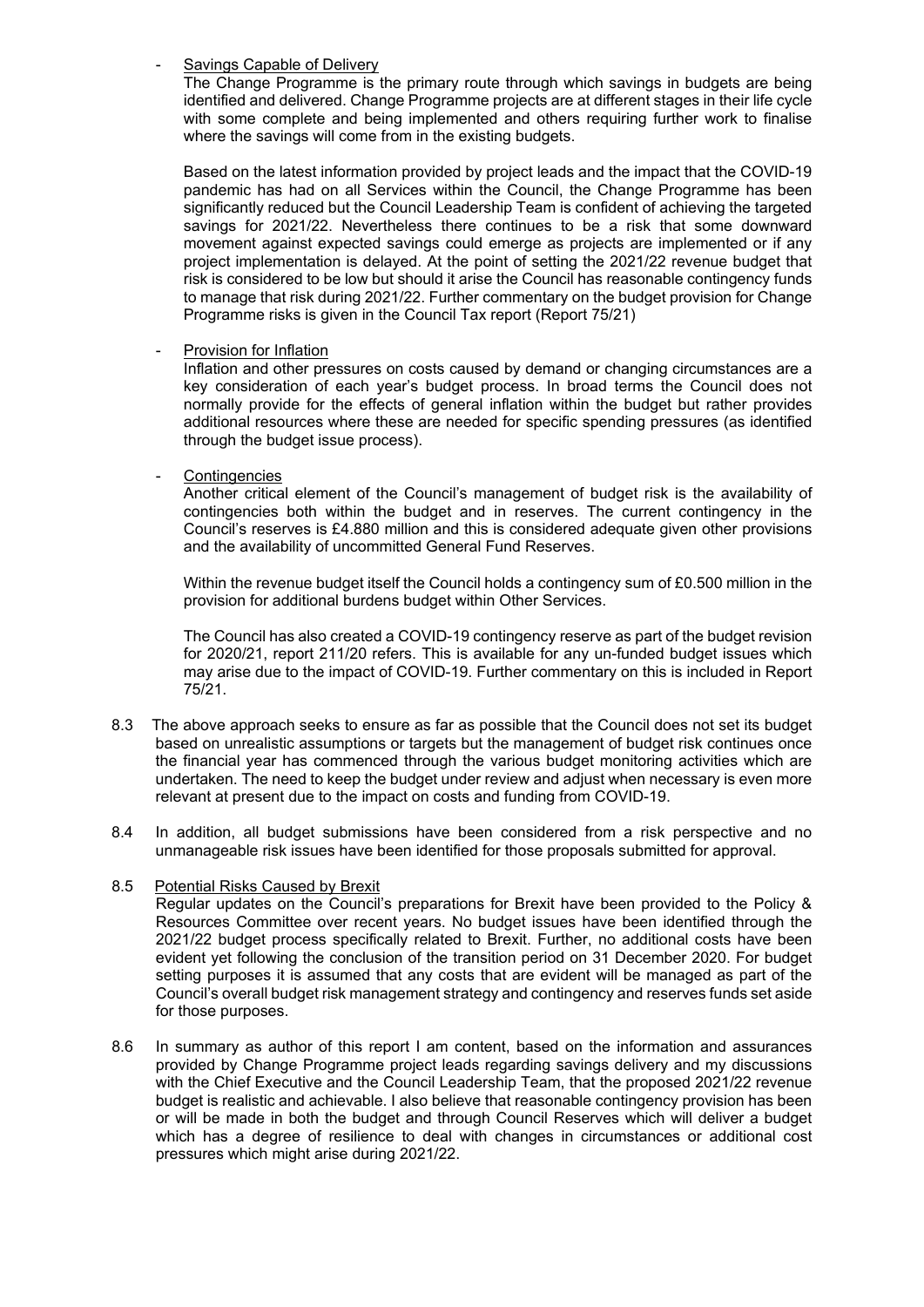8.7 Members will however appreciate that further risk lies beyond the 2021/22 budget in relation to possible further funding reductions in real terms which seem likely to apply and potential longer term implication for Council services arising from COVID-19. Further comment on this is given at Section 9 of this report but the key issue is to set a budget for 2021/22 that is realistic and which can provide flexibility for future years.

# **9 PROSPECTS FOR 2022/23 & BEYOND**

- 9.1 Members will be aware that the financial challenges facing local government seem set to continue for the foreseeable future so with this in mind Members are asked to note the following in the context of the 2021/22 budget setting process:-
	- The Council needs to set a 2021/22 budget which recognises that significant financial challenges will continue beyond 2021/22, i.e. there is a need to be responsible, prudent and avoid taking short term decisions. The budget proposals for 2021/22 have accordingly sought to balance the need for investment in services now with the need to provide financial flexibility into the future.
	- Council Services need to continue to consider very carefully the extent to which they enter into longer term expenditure commitments moving forward. It must be recognised that any additional expenditure on a particular service will simply increase the burden of savings to be made in other areas. All Directors of Service have been reminded of this as part of finalising the 2021/22 budget strategy.
	- Using the Medium Term Budget Strategy (Report 74/21 refers) and the most up to date Change Programme estimates the position for 2022/23 and 2023/24 is currently projected to be as follows:

|                                     | 2022/23<br>£m | 2023/24<br>£m | 2 Year<br><b>Total</b><br>£m |
|-------------------------------------|---------------|---------------|------------------------------|
| Projected Funding shortfall         | 9.732         | 9.536         | 19.268                       |
| Adjustment for previous years       |               |               |                              |
| funding gap dealt with on a one-off |               |               |                              |
| basis (note 1)                      | 3.001         | 1.000         | 4.001                        |
| Sub-total                           | 12.733        | 10.536        | 23.269                       |
| <b>Change Programme savings</b>     | (10.102)      | (8.637)       | (18.739)                     |
| Less 3 year General Fund Reserves   |               |               |                              |
| Drawdown Strategy                   | (1.000)       | 0.000         | (1.000)                      |
| Estimated funding gap still to be   |               |               |                              |
| addressed (note 2)                  | 1.631         | 1.899         | 3.530                        |

## **Table 5 – 2022/23 and 2023/24 Estimated Funding Gap**

Note 1 – this figure assumes full use of the Council Tax incentive grant and therefore no increase in Council Tax for setting the 2021/22 budget, as this has still to be determined so is shown for illustrative purposes only. The figure is also subject to change depending on final decisions regarding the use of Council Reserves.

Note 2 – remaining funding gap in 2022/23 and 2023/24 is based on no Council Tax increase.

9.2 Table 5 shows that a sizeable funding gap remains to be bridged. It is however important to note the role that Council Tax increases can play in reducing or potentially eliminating that gap. For example if the Council ultimately agreed Council Tax increases in 2022/23 & 2023/24 of 3.5% this would yield around £4.0m in additional income which would be sufficient to close the remaining gap identified. In the event that Council wishes to pursue lower Council Tax increases in each of the next 2 financial years additional savings in budgets may need to be found beyond those currently targeted. These matters will be considered further in the next update to the Council's Medium Term Budget Strategy (September 2021). Members are asked to note the high level projected funding gap and savings position for 2022/23 and 2023/24 as set out in Table 5 in setting the 2021/22 revenue budget.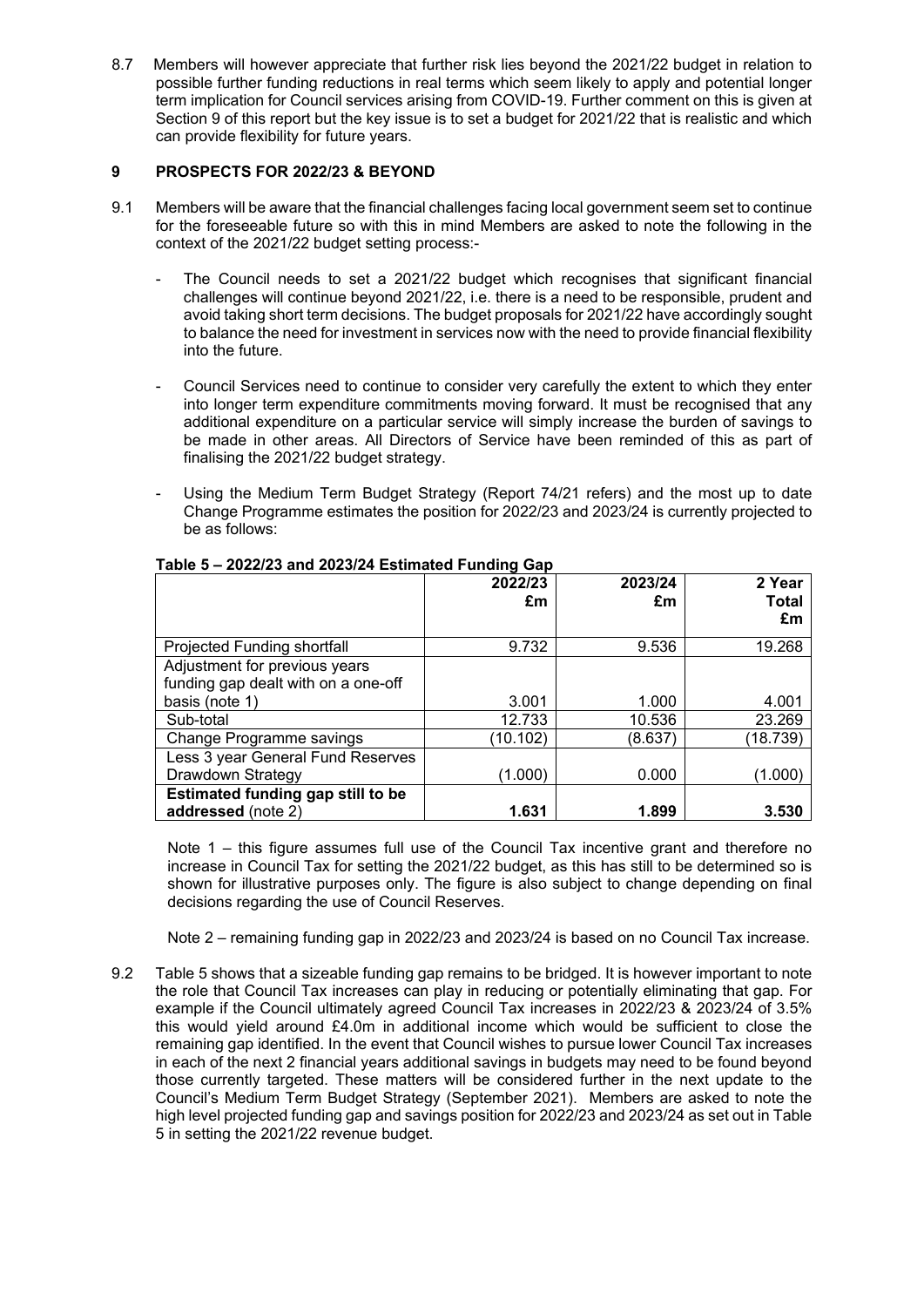- 9.3 During the course of preparing the 2021/22 revenue budget some areas of risk and/or strategic priority have been identified that will undoubtedly impact on the council in future years and which may need further investment. These issues are summarised below:-
	- COVID-19 the longer term implications from the pandemic are still emerging but it seems probable that demand and therefore costs for some services may increase e.g. mental health support, additional support for children's education, changes in adult care services, etc. These issues may take time to emerge and additional funding may be available to support such pressures in the short term during 2021/22.
	- Demographics changes to the population are placing increased pressures on certain council and partner services. There is likely to be a requirement for increased investment in these services over the medium term.
	- Third Party Inflation third party providers of services on behalf of the Council are likely to continue to place additional strain on the council in future years to recognise their cost pressures. Although the council is committed to working with providers to increase efficiencies, it is likely further investment will be necessary to continue delivery of these critical services.
	- Angus Health and Social Care Partner (IJB) there are a number of risks within the budget provision for Older People and Adult Services, which was devolved to the Angus Integration Joint Board on 1 April 2016. Further detail is provided in Report 66/21, "Devolved Budget to Angus Health and Social Care Integration Joint Board 2021/22". In particular Angus Council is now exposed to a share of the whole risk of the activity of the Angus IJB covering both health and adult social care services.
	- ANGUSalive the proposed budget settlement between the Council and ANGUSalive is covered in more detail in Report 67/21. The ANGUSalive Finance & Audit Sub Committee considered potential budget allocations from the Council on 29 January 2021, although the full Board will only consider the final budget proposal at their meeting of 26 February 2021 so this remains an area of risk until agreement is reached with the full Board.
- 9.4 An update of the Council's Medium Term Budget Strategy (report 74/21) will be provided later this year and will pick up the impact of these issues.

## **10 REVENUE BUDGET DOCUMENTATION**

10.1 The revenue budget information required for the Special Meeting of Angus Council on 4 March 2021 is contained in this report and the under-noted report: -

#### **Report 70/21 – 2021/22 Provisional Revenue Budget Volume**

10.2 This Volume contains a net expenditure summary covering each Service's budget for 2021/22 and a description of the proposed budget issues as they affect each service area.

## **11 BACKGROUND – GENERAL FUND CAPITAL BUDGET 2021/22**

- 11.1 Capital budget preparation guidance was issued by the Director of Finance outlining the procedures to be followed in the preparation of the 2020/2025 Capital Plan and 2021/22 capital budget and requiring services to submit capital plans based on an approved list of priority projects, as well as details of proposed new priority projects.
- 11.2 Table 6, below, details the various meetings at which capital budget strategy, issues relating to specific capital projects, capital plan submissions and new priority project bids were considered:

| Table 6 – Budget Strategy Meetings             |                                                                          |
|------------------------------------------------|--------------------------------------------------------------------------|
| Budget Strategy<br><b>Policy</b><br>&<br>Group | 19 November 2020, 18 December 2020, 21 January 2021, 10<br>February 2021 |
| <b>Shadow Budget Group</b>                     | 26 November 2020, 22 December 2020, 27 January 2021, 11<br>February 2021 |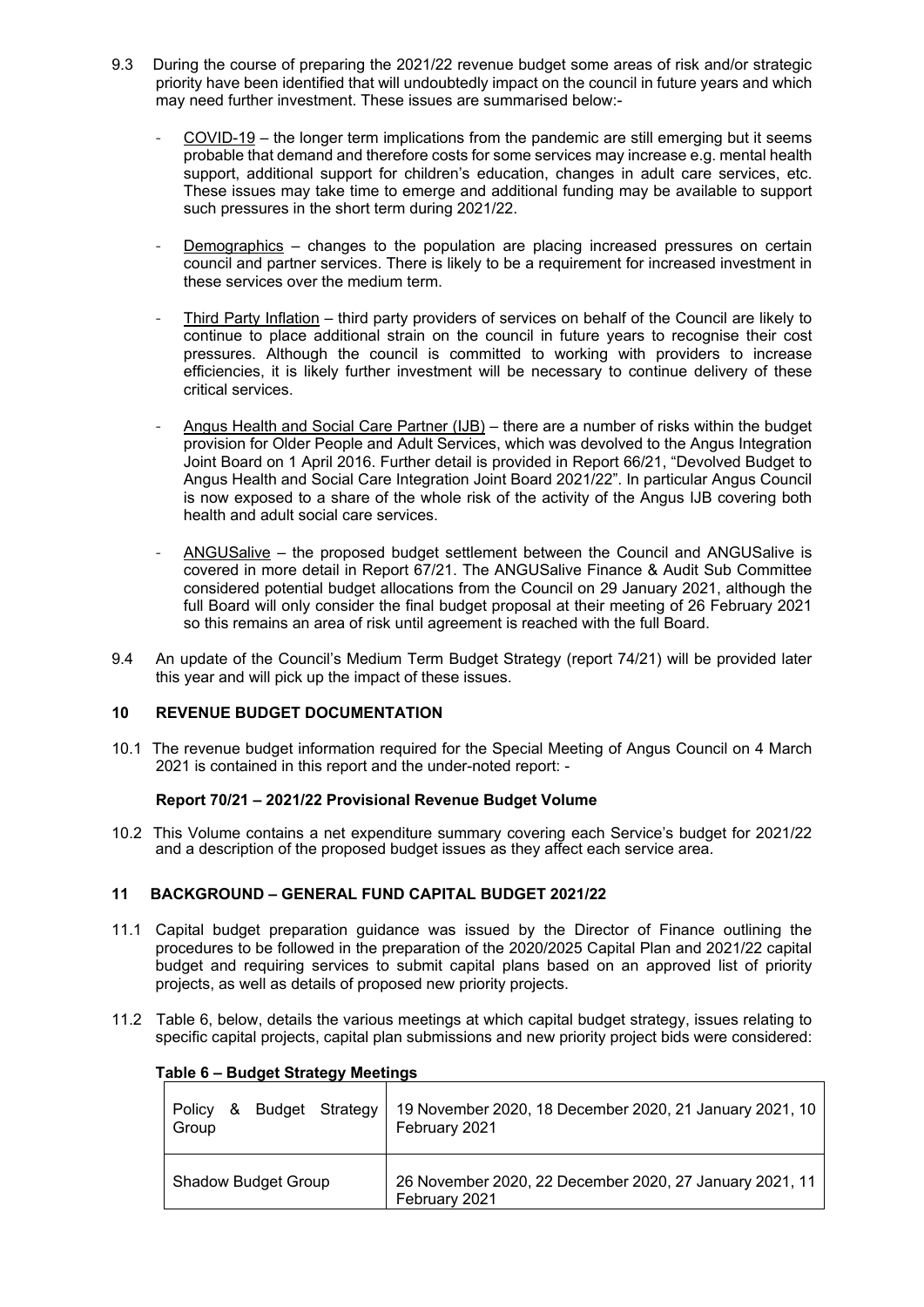- 11.3 A programme of long-term funding strategy measures has been developed which is intended to maintain levels of capital expenditure into the future. Report 76/21 on the long-term affordability of the General Fund capital plan provides more detail of the measures which have been developed.
- 11.4 With the capital budget for 2021/22 having been prepared within the context of the ongoing COVID-19 pandemic, this has included consideration of the fiscal flexibilities, the package of measures identified by the Scottish Government for local authorities to utilise – should doing so be deemed prudent and appropriate – in order to address the funding pressures faced due to the pandemic. A separate report on the budgetary impact from COVID-19 and potential use of fiscal flexibilities has been prepared for consideration at the Special Council meeting on 4 March 2021 (Report 72/21 refers).

# **12 CAPITAL RESOURCES**

## 12.1 Background

The 2020/2025 Capital Plan, incorporating the 2021/22 capital budget, has been prepared under the self-regulating Prudential Code regime.

Under the Prudential Code the level of capital expenditure is not the key influence within the setting of the capital plan, rather the affordability and sustainability of the revenue budget consequences of capital investment decisions (including any subsequent impact on the Council Tax) are the major factors. The 2020/2025 Capital Plan has been prepared in this context and further information relating to the Prudential Code is contained in Report 77/21.

## 12.2 2021/22 Local Government Finance Settlement

Finance Circular 1/2021 (issued on 1 February 2021) provided details of funding allocations for 2021/22, these are provisional. No definitive information is available for 2022/23 onwards. Table 7, below, details Angus Council's capital support for 2021/22:

| <b>Funding Source</b>                                       | 2021/22<br>£m |
|-------------------------------------------------------------|---------------|
| General Capital Grant (including Arbroath Flood Prevention) | 10.448        |
| Specific Capital Grant - Cycling, Walking and Safer Streets | 0.509         |
| <b>Total Support for Capital</b>                            | 10.957        |

# **Table7 – 2021/22 Finance Settlement**

12.3 Members are asked to note that government supported borrowing was removed in 2011/12 and this continues to be the case. This means that all borrowing which is now undertaken by Angus Council is in effect 'prudential borrowing'.

# **13 KEY POINTS OF NOTE FOR CAPITAL BUDGET SETTING**

- 13.1 The CIPFA Prudential Code for Capital Finance in Local Authorities (2017 Edition) requires the production of a capital strategy, the purpose of which is to demonstrate that an authority takes capital expenditure and investment decisions in line with service objectives and properly takes account of stewardship, value for money, prudence, sustainability and affordability. Angus Council's capital strategy for 2021/22 is presented at agenda item 5(l) of this meeting (report 73/21) refers.
- 13.2 A thorough exercise has been carried out by Finance officers to assess the long-term affordability of the 2020/2025 Capital Plan. Full details of that assessment are provided in report 76/21.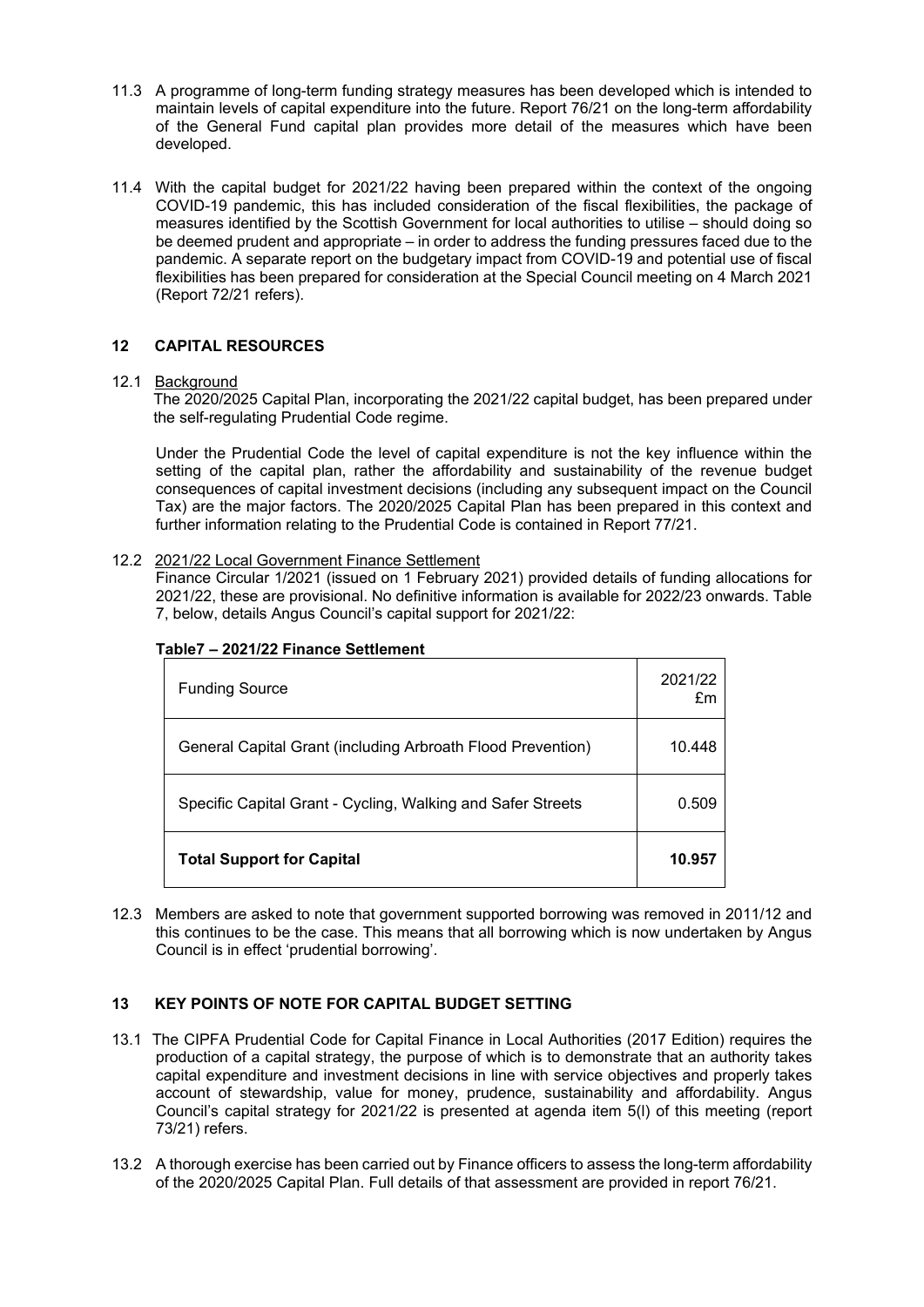- 13.3 In preparing the 2021/22 capital budget existing projects have been reviewed and additional resources are recommended for a small number of new high priority capital projects / programmes, which are now included in the Provisional Capital Budget Volume (report 71/21):
	- £4.0 million for roads capitalised maintenance
	- £300,000 for property capitalised maintenance
	- £100,000 for ground maintenance machinery replacement programme
	- £489,000 for general vehicle replacement programme
	- £250,000 for schools information and communication equipment
	- £170,000 for IT infrastructure and hardware refresh programme
	- £200,000 for Economic Development property portfolio improvements
	- £140,000 for replacement boundary fence at Sandy Sensations, Carnoustie
	- £410,000 for boiler replacements in council buildings including schools
	- £115,000 for replacement and upgrading of electric distribution boards in council buildings including schools
	- £215,000 for replacement and upgrading of electric heating systems in council buildings including schools
	- £120,000 for Arbroath harbour cathodic protection
	- £285,000 for reservoir infrastructure repairs
	- A further £37.1 million for the replacement of Monifieth High School (Angus Schools for the Future) - £10.0 million had already been allowed for in the 2019/2024 Capital Plan.
- 13.4 The long-term affordability also allows for a total general contingency level of £4.473 million.

## *Replacement of Monifieth High School (Angus Schools for the Future)*

- 13.5 At an estimated gross capital cost of £50.0 million (reducing to some £47.1 million once anticipated developer's contributions and other funding has been taken into account) and spread over financial years 2021/22 to 2026/27, the replacement of Monifieth High School has dominated the development of the 2020/2025 Capital Plan.
- 13.6 The Scottish Government has confirmed an intention to support the project as part of its Learning Estate Investment Programme (LEIP) but as yet no further details on grant funding to support the project has been confirmed. For the purposes of this report it has been assumed that grant support to be provided to the Council will be revenue in nature and will be for facilities management and lifecycle maintenance costs on the new facility. A broad assumption that this grant support will equate to 50% of the upfront build costs has been made in line with LEIP national modelling. Furthermore, in order for the council to receive the full grant it has been allocated, a number of key outcomes will require to be met with regard to condition of the building, energy efficiency, digital enablement and economic growth. There is, therefore, an element of risk with regard to the delivery of these outcomes and thus securing all of the available funding which will be addressed in future committee reports.
- 13.7 What is known with certainty however is that none of this grant is available to finance the upfront capital cost of the project – the full £50.0m million (gross cost) must be borne in its entirety by Angus Council, along with the associated loan charges costs that this will incur. Report 76/21 provides further detail on the impact of this project on the long affordability of the capital programme, as well as the assumptions that have been necessary regarding the loan charges revenue budget going forward

# **14 2020/2025 CAPITAL PLAN (INCORPORATING THE 2021/22 CAPITAL BUDGET)**

14.1 The 2020/2025 Capital Plan details, for the General Fund, the total cost and phasing of the priority capital projects to be undertaken by Angus Council over the next five years. These costs are shown on an outturn basis, i.e. including an allowance for inflation. The capital expenditure on each departmental capital programme is differentiated, for budget planning purposes, between that which is anticipated to be legally committed by 31 March 2021 and that which is not anticipated to be legally committed by 31 March 2021.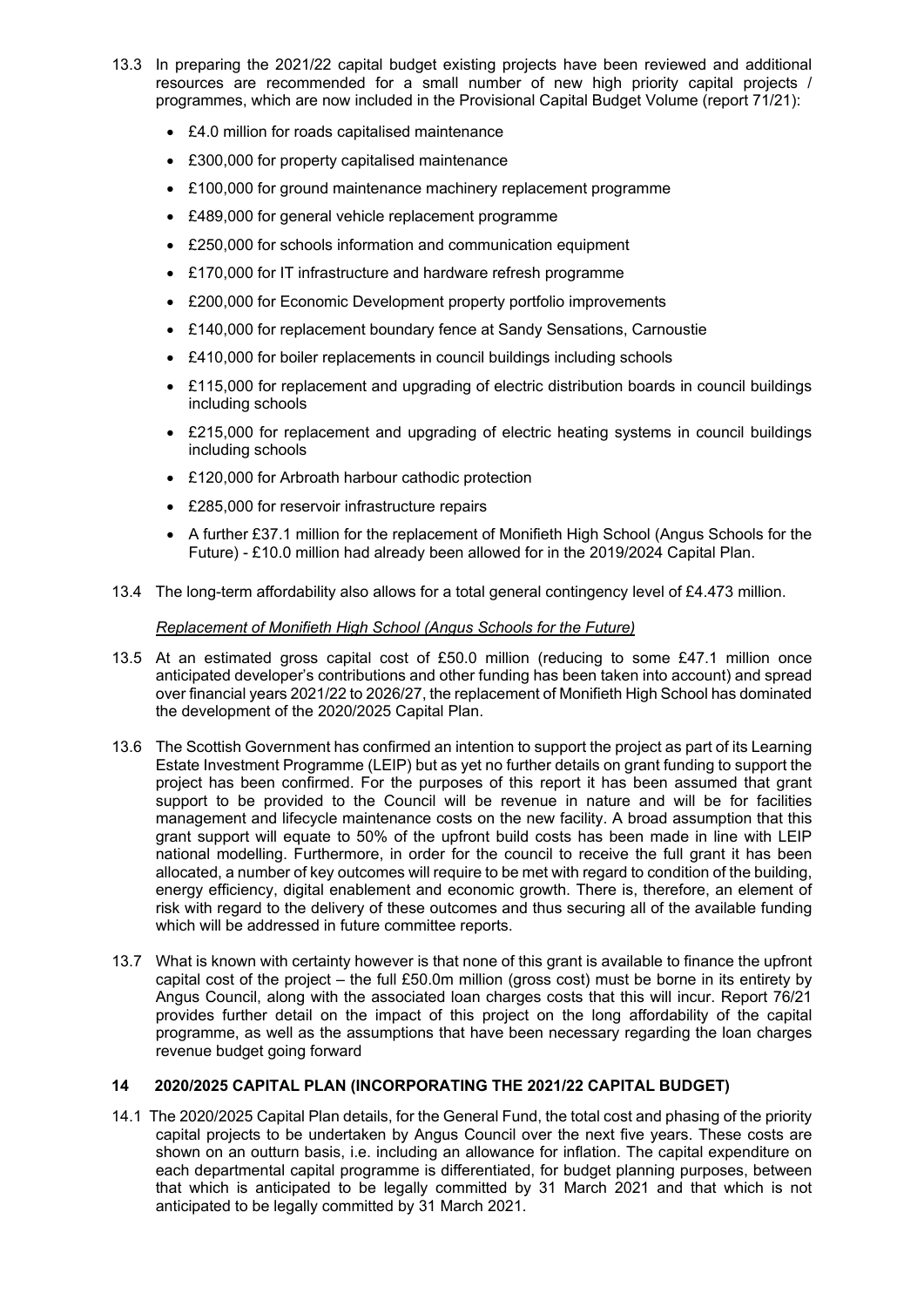14.2 **Appendix 2** provides a summary of the provisional directorate capital budgets for 2021/22 as contained in the Provisional Capital Budget Volume and shows an estimated net capital expenditure of £26.321 million. **Appendix 2** also shows that after the inclusion of the agreed contingency and removal of the oversubscription level built into the programme, as well as the application of corporate capital receipts, corporate Capital Funded from Current Revenue (CFCR) and general Scottish Government capital grant, the funding of the provisional capital budget will require new borrowing (before the application of assumed slippage) of £11.170 million in 2021/22.

# **15 CAPITAL BUDGET DOCUMENTATION**

15.1 The capital budget information required for the Special Budget Meeting on 4 March 2021 is contained in both this report and report 71/21 – Provisional Capital Budget Volume. The budget volume contains details of each directorate / service budget submission for 2021/22 and their overall capital plan submission for the period 2020/2025.

## **16 POTENTIAL CHANGES TO GOVERNMENT GRANT**

- 16.1 As outlined in paragraph 3.2 at the time of writing this report the Scottish Government's proposed budget for financial year 2021/22 has still to be approved by the Scottish Parliament. The timetable for agreeing the Scottish Budget is far later than normal this year due to the impact of COVID-19 and despite the Council setting its budget later than in previous years there still remains uncertainty over the final grant settlement for local government including Angus Council.
- 16.2 The revenue and capital budget proposals set out in this report and the other reports for the Council Tax setting meeting are based on the provisional grant allocations provided by Scottish Government on 1 February 2021. It remains possible that the results of the discussion and negotiation process at national level on the Scottish Budget will result in changes to the grant settlement and its terms for Angus Council. The likelihood of local government receiving less grant as a consequence of national negotiations seems remote. Based on experience in previous years changes could mean an increase in revenue and/or capital grants as well as additional flexibility in areas such as funding allocations to IJBs.
- 16.3 In addition to the uncertainty at a Scottish level there remains a possibility of further changes as a consequence of the UK Budget announcements scheduled for 3 March 2021.
- 16.4 There also remains uncertainty regarding additional COVID-19 funding to the Council from the Scottish Government in both the 2020/21 and 2021/22 financial years. At the time of writing this report additional sums at a national level of £275m in 2020/21 and £259m in 2021/22 have been announced as general funding to support Councils with COVID costs but the allocation of these funds is subject to confirmation by COSLA and Scottish Government.
- 16.5 Given this uncertain position it is recommended that the Council set its budget and Council Tax on the basis of the grant offer which has been made. In the event that the terms of the grant settlement change the following process and principles are recommended for adoption:-

(i) officers will as soon as practicable bring a report to the Policy & Resources Committee or full Council outlining what changes have arisen and what implications this has for the revenue and capital budgets set on 4 March 2021;

(ii) members will be asked to agree any refinements to the revenue and capital budgets set as a consequence of (i) above. It may be necessary for the PBSG/SBG to meet to consider options;

(iii) any additional revenue grant or other positive flexibility affecting the revenue budget could be used to reduce the Council's use of one-off General Fund Reserves to balance the 2021/22 revenue budget but this would need to be considered and agreed by members under (ii) above;

(iv) any refinements to the revenue budget would not involve a change to the 2021/22 Band D Council Tax which Council will set on 4 March 2021; that would remain unaltered regardless of any changes to the Council's grant allocations.

Members are asked to approve the approach outlined in (i) to (iv) above to any changes which may arise in the Council's grant allocation.